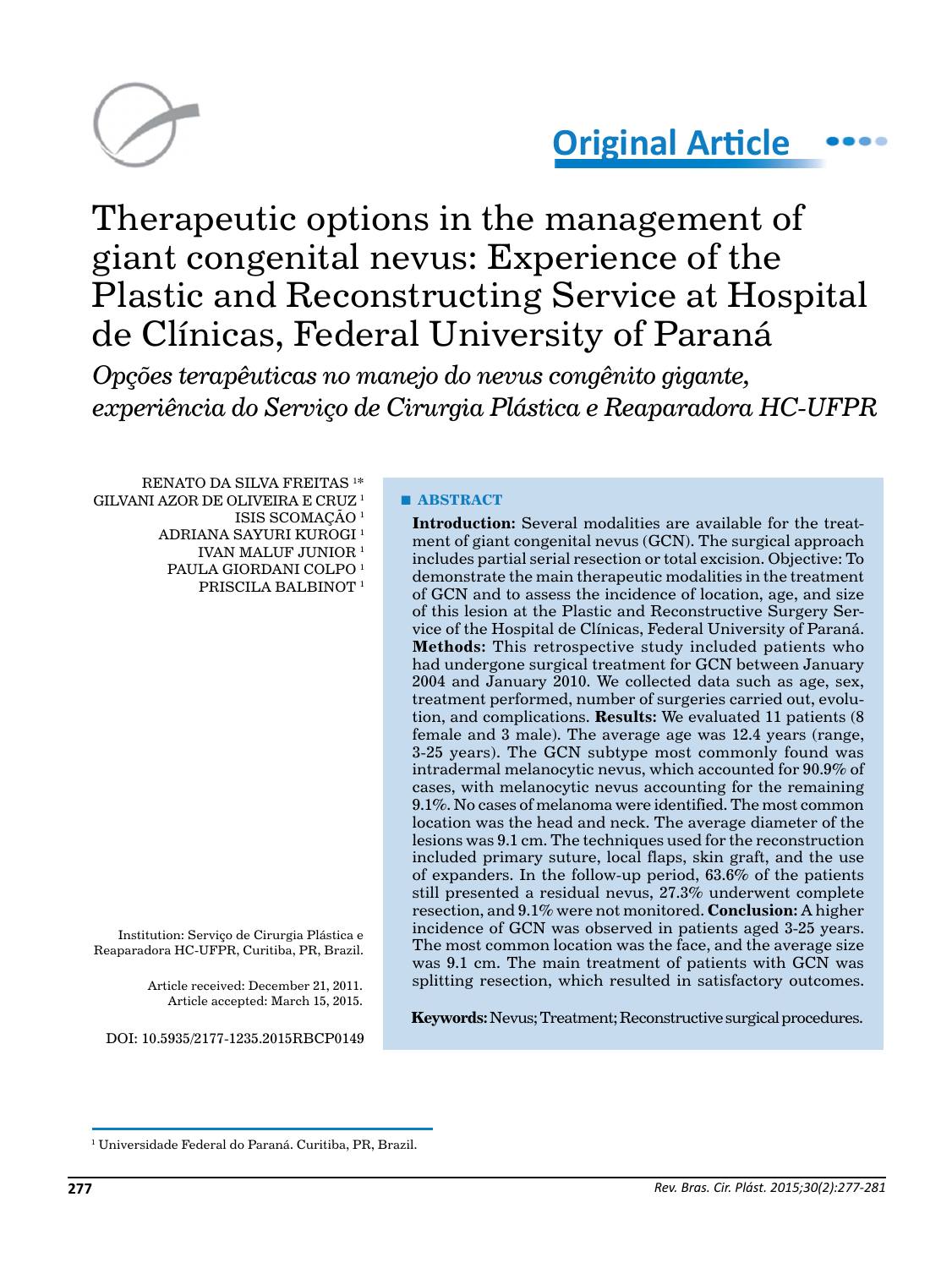#### **■ RESUMO**

**Introdução:** O nevus congênito gigante (NCG) possui diversas modalidades de tratamento. A abordagem cirúrgica inclui a ressecção parcial seriada ou excisão total. Objetivo: Demonstrar as principais modalidades terapêuticas utilizadas para o tratamento do NCG e avaliar a incidência da localização, idade e tamanho destas lesões no Serviço de Cirurgia Plástica e Reparadora do Hospital de Clínicas da Universidade Federal do Paraná. **Métodos:**  Estudo retrospectivo dos pacientes submetidos a tratamento cirúrgico do NCG no período de janeiro de 2004 a janeiro de 2010. Foram coletados dados como: idade, gênero, tratamento realizado, número de cirurgias realizadas, evolução e complicações. **Resultados:** Foram avaliados 11 pacientes, sendo 8 mulheres e 3 homens. A média de idade foi de 12,4 anos (3 a 25 anos). O subtipo mais encontrado foi o nevus melanocítico intradérmico correspondendo a 90,9% dos casos e 9,1% com nevus melanocítico composto. Não foram identificados casos de melanoma. A localização mais comum foi a região da cabeça e pescoço. O diâmetro médio das lesões foi de 9,1 cm.As técnicas utilizadas para reconstrução foram: sutura primária, retalhos locais, enxerto de pele e uso de expansores. No seguimento, 63,6% dos pacientes apresentavam ainda nevus residual, 27,3% apresentaram ressecção completa e 9,1% perderam seguimento. **Conclusão:** Foi observada maior incidência de NCG na faixa etária de 3 a 25 anos, sendo a localização mais comum na face e com tamanho médio de 9,1cm. O principal tratamento instituído para os pacientes com NCG foi a ressecção parcelada, com bons resultados.

**Descritores:** Nevo; Tratamento; Procedimentos cirúrgicos reconstrutivos.

#### **INTRODUCTION**

Giant congenital nevus (GCN) is a rare and disfiguring disease, with an incidence of approximately of one case per 20,000 births. GCN causes psychological distress for both patient and family. This condition results from an abnormal abundance of neuroectodermal melanocytes in ectopic locations<sup>1,2</sup>. The risk of malignant transformations is controversial, varying between 1.8% and 45% of cases, and depends on the number and size of lesions and the age of the patient. However, there is an ongoing debate about the magnitude of this risk and whether it applies to all congenital nevi or only larger congenital nevi. In a meta-analysis, the average risk of GCN malignant transformation was 8.2%. Small congenital nevi present cumulative risks when people are aged at least 60 years and become malignant in  $4.9\%$  of cases<sup>3,4</sup>.

The treatment of GCN aims for the complete excision of ectopic nevus cells and includes surgical and non-surgical approaches. The surgical approach relies on partial serial resection or total excision. When possible, complete resection and closure using primary suture should be performed. Grafts or skin flaps can be used to cover the wound due to resection. The use of tissue expanders is an alternative for severe cases and requires at least two surgeries<sup>2</sup>.

#### **OBJECTIVE**

The aim of this study was to assess the main therapeutic approaches used for the treatment of GCN and to evaluate the incidence of location, age, and size of these lesions at the Plastic and Reconstructive Surgery Service of the Hospital de Clínicas, Federal University of Paraná.

#### **METHODS**

This was a cross-sectional study included patients with GCN who had undergone surgical treatment at the Hospital de Clínicas, Federal University of Paraná, between January 2004 and January 2010. The patients were identified in the record books in which the performed surgeries were registered. The following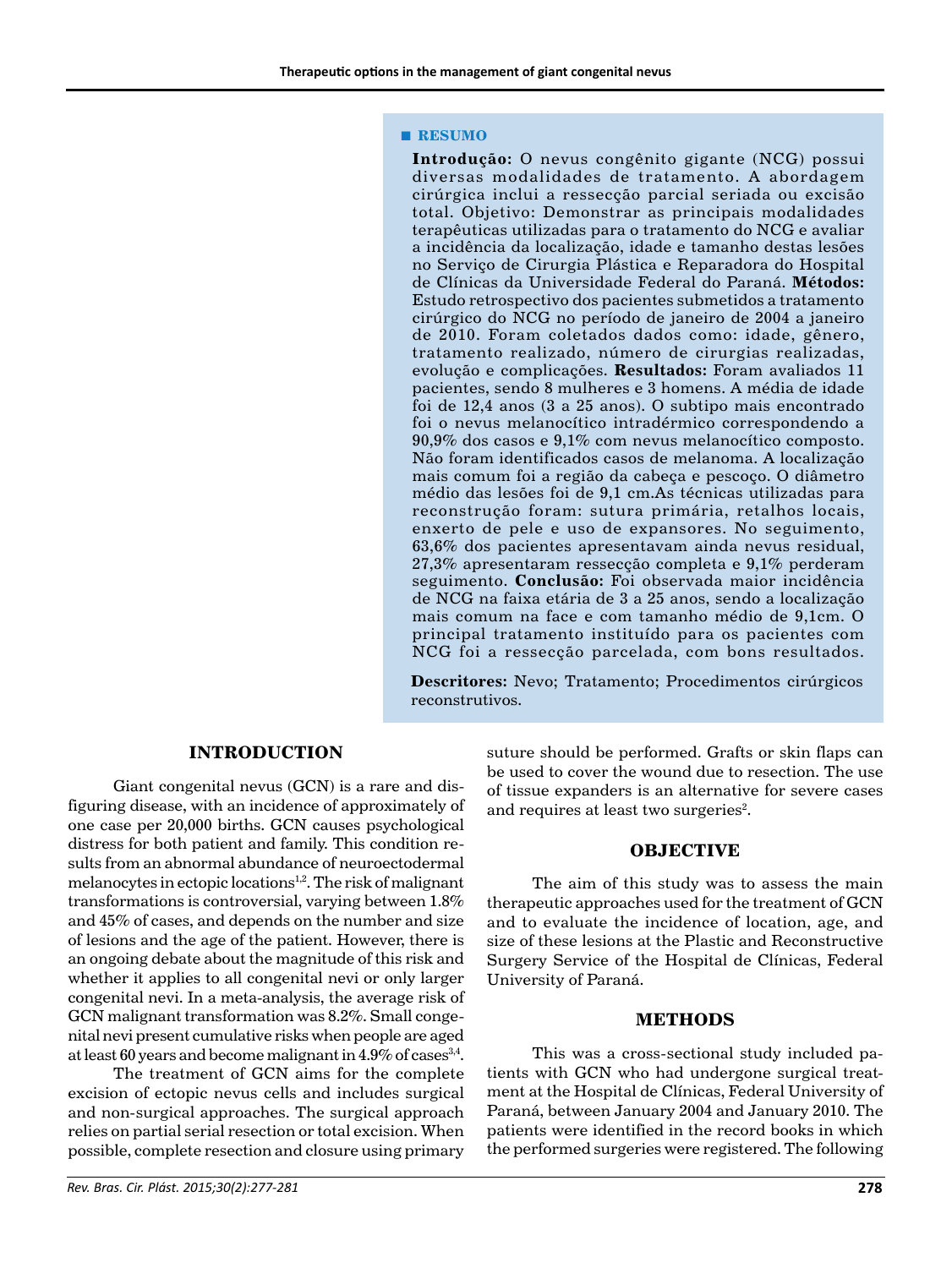data were collected after reviewing the medical records: age, sex, type of treatment performed, number of surgeries, evolution, and complications. This project was registered in the National Information System on Research Ethics Involving Human Beings.

#### **RESULTS**

We evaluated 11 patients (eight female [72.7%] and three male [27.3%] patients), for a total of 17 lesions. The average age of the patients at the time of the surgery was 12.4 years, ranging from 3 to 25 years. Regarding the histology, the GCN subtype of intradermal melanocytic nevus most commonly found, detected in a total of 10 patients (90.9%). One patient (9.1%) presented a compound melanocytic nevus. No cases of melanoma were identified. The most common location of the lesions was the head and neck (Figure 1). Three patients presented with more than one nevi, varying from two to four. The average size of the lesions, measured according to the largest diameter, was 9.1 cm (range, 2.1-30 cm).

The surgical technique most commonly used was local flap rotation (Figure 2). The average number of surgeries performed per patient was two and varied from one to five.

We detected the occurrence of two complications: a mild hypertrophic scar on the left armpit in one patient, and an unaesthetic scar on the face in another patient. However, these patients had previously undergone a dermabrasion procedure at another service. The evolution of the patients is illustrated in Figure 3.

#### **DISCUSSION**

Melanocytic lesions with a diameter larger than 20 cm in adults or occupying over 1% of the head and neck area or 2% of the body surface in other locations are known as  $GCN^{1,5}$ . We approach these lesions at an early stage, mainly in childhood and pre-puberty, to avoid the risk of malignancy, which occurs in 50% of cases until the third year of life and in 75% until puberty. In our service, treatment is begun at puberty because of difficulty in accessing the lesion and the delay in receiving proper care.

Multiple lesions are common and require a more detailed evaluation of the therapeutic approach. Multiple nevi occurred in approximately one-third of the cases we analyzed. However, we did not change our approach on this basis. The minimally invasive methods, such as dermabrasion procedures, curettage, laser therapy, *shave excision,* and *chemical peeling,* are less traumatic therapeutic approaches. However, they do not decrease the risk of malignant transformation of the lesions and may hinder clinical monitoring, since the melanocytic cells are not removed<sup>8</sup>. Therefore, they are indicated in our service.

There are multiple approaches to this disease, and the approach can be individualized for each patient. In our service, we performed serial partial resection of these lesions and obtained satisfactory long-term aesthetic results and acceptable adherence during the follow-up period. Only two patients have not been monitored. In the other three cases, complete resection was performed. Combined treatment modalities are often necessary, especially for head and neck lesions, since these involve different anatomical structures. In this case, we used split resections associated with tissue expanders.

It is necessary to acquire an extensive knowledge for GCN using studies focused on the natural history, complications, and even genetics. When required, it is important to obtain a strict control of residual lesions, new advances in forms of treatment, and development



**Figure 1.** A: Congenital melanocytic nevus on the left Malara; B: Aspect after positioning the expander for the preparation of the flap; C: Aspect after nevus excision and frontal flap rotation to close the resected area and maintain the vascular pedicle of the flap; D: Aspect after the release of the flap's pedicle.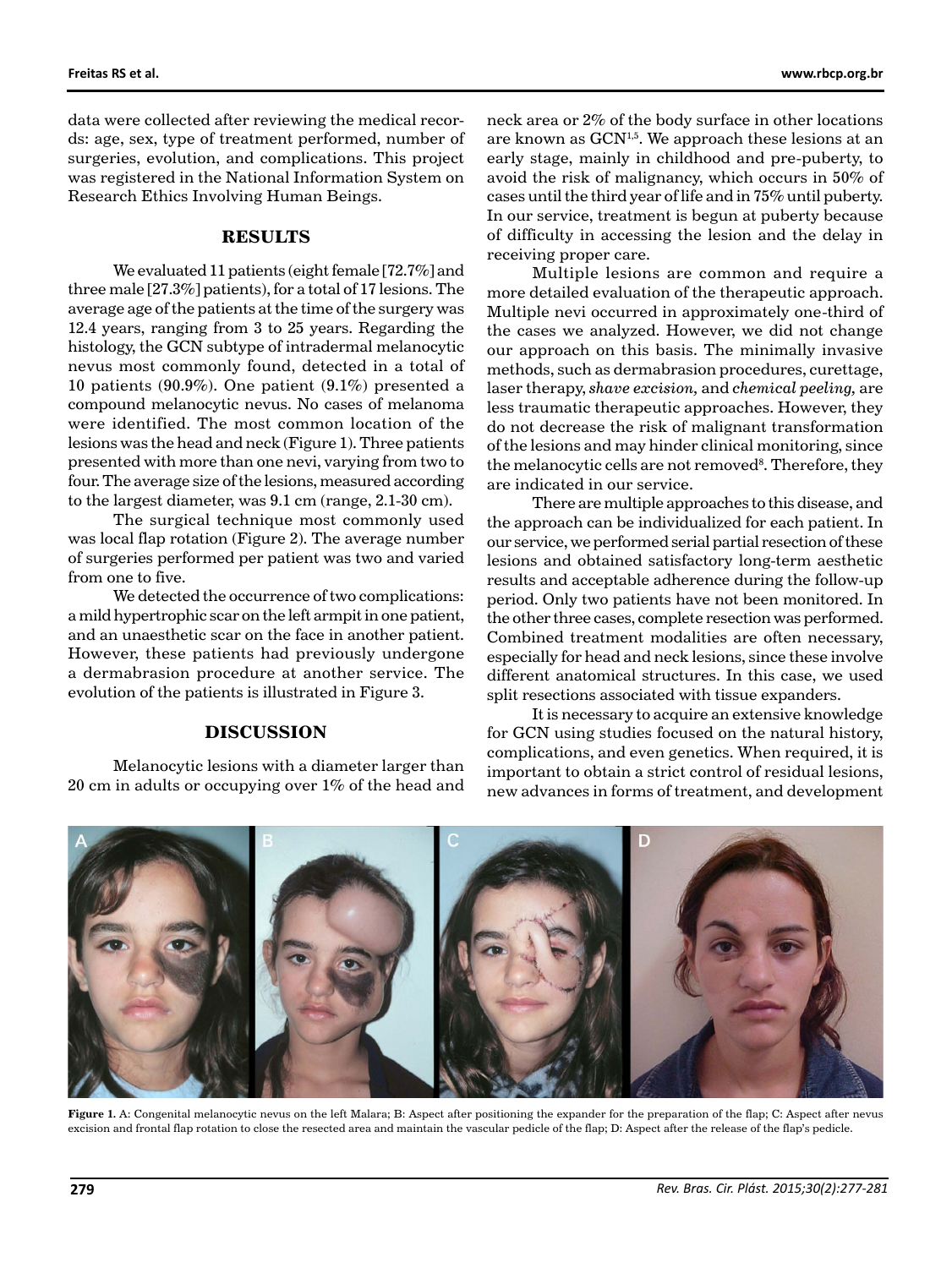

**Figure 2.** A: Congenital melanocytic nevus in the forehead and brow area; B: Aspect after positioning the expander for the preparation of the flap; C: Aspect after nevus excision and frontal flap rotation, to close the resected area.



**Figure 3.** Congenital melanocytic nevus in the region of the right hemiface and nasal dorsum; B: Aspect after positioning the expander for the preparation of the flap; C: Aspect after nevus excision and frontal flap rotation to close the resected area.

of new techniques. Improvements in surgical technique, including that in tissue expanders, synthetic grafts, and the association of non-surgical and surgical treatments, ameliorated the quality of the scars and decreased residual lesions.

was 9.1 cm. The main treatment in patients with GCN was splitting resection, which resulted in satisfactory outcomes.

#### **REFERENCES**

#### 1. Williams ML, Pennella R. Melanoma, melanocytic nevi, and other melanoma risk factors in children. J Pediatr. 1994;124(6):833-45. DOI: http://dx.doi.org/10.1016/S0022-3476(05)83168-3

2. Castilla EE, da Graça Dutra M, Orioli-Parreiras IM. Epidemiology of congenital pigmented naevi: I. Incidence rates and relative frequencies. Br J Dermatol. 1981;104(3):307-15. PMID: 7213564 DOI: http://dx.doi.org/10.1111/j.1365-2133.1981.tb00954.x

### **CONCLUSION**

We observed a higher incidence of GCN in patients aged 3-25 years. The most common location of these lesions was the face, and the average size